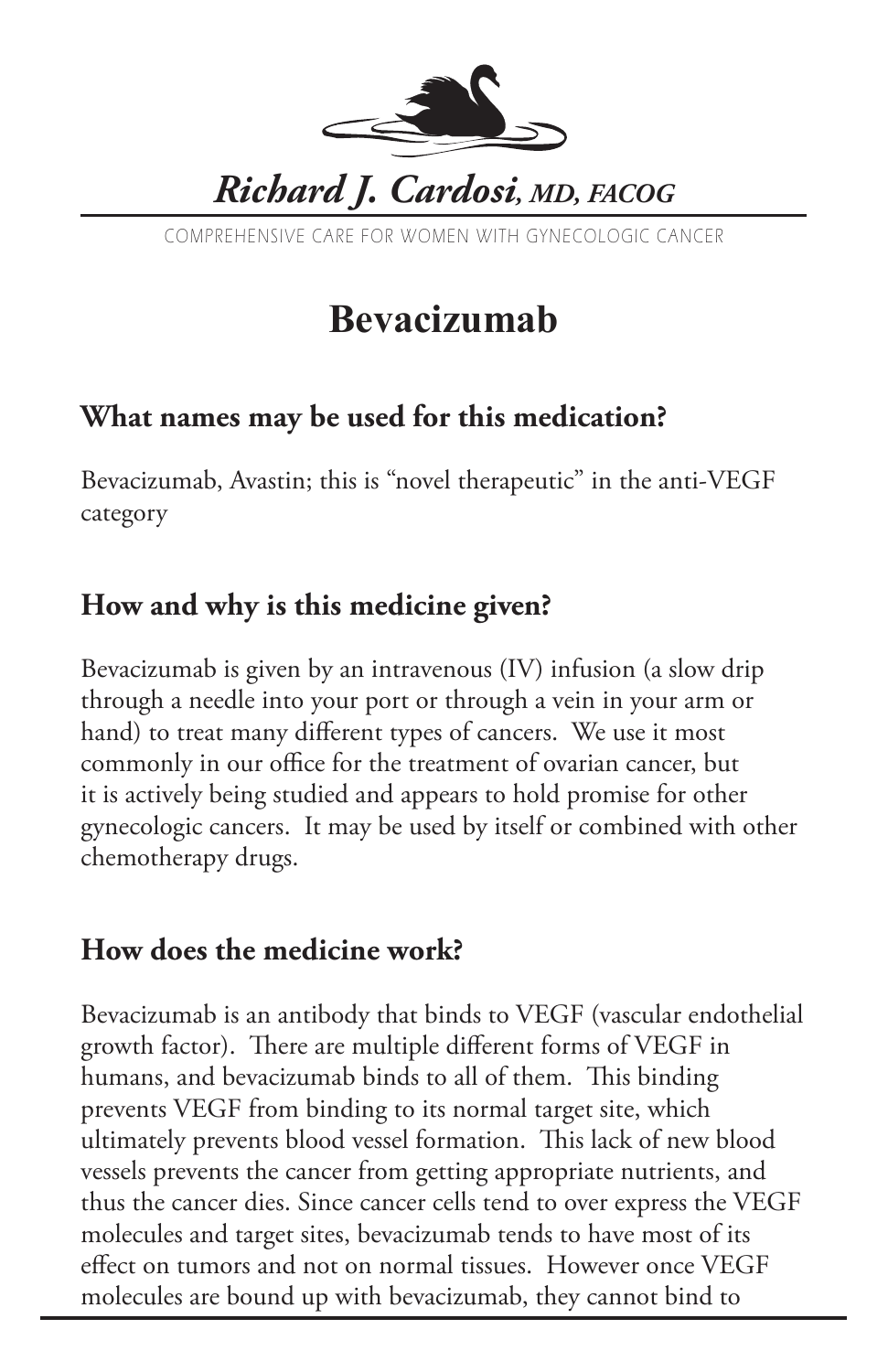target sites on neither cancer cells nor good cells. This means that all cells are susceptible to the anti-VEGF properties of bevacizumab. The side effects you experience from bevacizumab are due to these circumstances, but fortunately your body's normal cells are better equipped to overcome this limitation of VEGF availability. The metabolism and clearance from your body of bevacizumab has not been well characterized.

### **How often is this medicine given?**

Bevacizumab is typically given once every 3-4 weeks (every 21- 28 days) for gynecologic cancers. The total number of treatments recommended will vary based on your clinical circumstances, but an initial plan will be outlined for you by your doctor. The infusions are given in the infusion center at the Center for Cancer Care and Research (white building located across the parking lot from our office). Prior to each treatment, you will be seen in the office for an exam, and blood tests will be reviewed to be sure it is safe to administer your next treatment. Urine tests will also be periodically required. It is, of course, very important to keep all of your appointments for chemotherapy and lab testing.

## **What side effects does this medicine cause?**

There are many possible side effects of all chemotherapy drugs, so the following is only inclusive of the most common or serious possibilities from bevacizumab. You will be asked to complete a symptom form at each visit in order for us to accurately assess the side effects that you may be experiencing. This form helps your doctor be sure that no adverse effects of treatment are overlooked, and it serves to help you recall which symptoms you may have experienced since your last treatment.

v Allergic reactions to bevacizumab can occur, but are uncommon. This typically presents during the initial few minutes of an infusion with a rash/hives, itching, lowered blood pressure, and occasional difficulty breathing. You will be given medications prior to your infusion to minimize the chance of this occurring.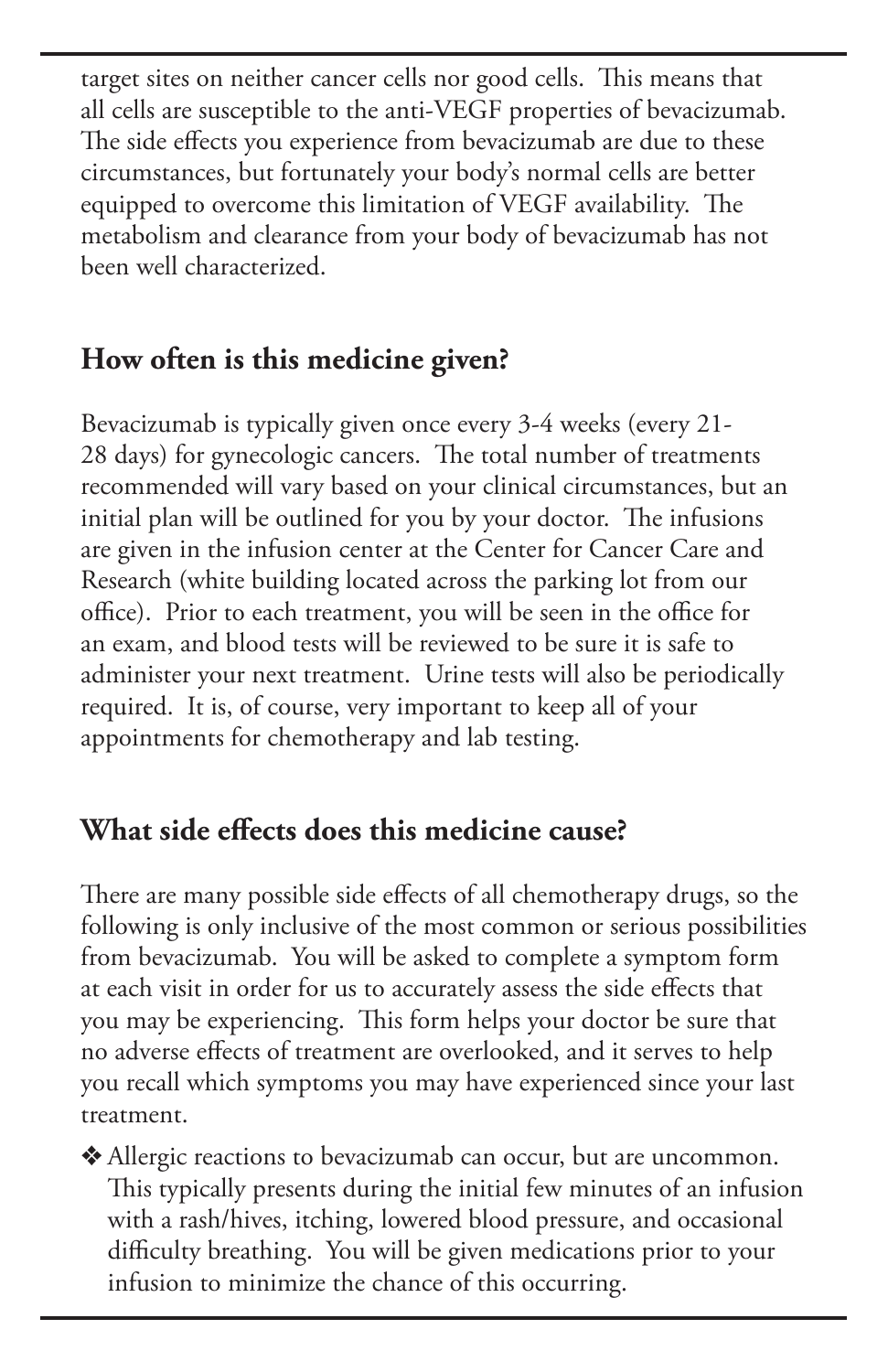v Flu-like symptoms with headache, myalgias and arthralgias (aches and pains in the muscles and joints), and fatigue are sometimes experienced for a few days to a week following a bevacizumab infusion. Over the counter agents such as ibuprofen and acetaminophen typically provide adequate relief, but prescription pain medicine can be given if needed.

v Generalized weakness (*asthenia*) is one of the most common side effects associated with bevacizumab. It is short-lived and typically mild.

v Nausea and vomiting are uncommon and only mild when they occur. You will be given prescriptions for medications for nausea, and it is important that you take them as directed in order for them to be most effective. If you have questions, do not hesitate to call the office.

• Nose bleeds may be seen more frequently while taking bevacizumab. Use gentle tissues, and if such occurs, pressure on the nose (pinch the bridge of nose between thumb and forefinger) and/or ice to the roof of your mouth may help stop the bleeding. If the bleeding does not stop with these measures in 15 minutes, you should report to your nearest emergency room.

v Diarrhea is sometimes seen with bevacizumab, and may last for several days. Over the counter anti-diarrhea medications are usually adequate at controlling these symptoms.

◆ Dry skin or peeling skin may be seen with bevacizumab. A rash may also develop, especially on the face.

v *Mucositis* is sores/ulcers in the mouth that can cause pain and difficulty eating or swallowing. This is rare but can occur with bevacizumab. This can be minimized with good oral hygiene and a warm salt-water solution gargled after each meal. Prescription medication is also available if these steps are ineffective at resolving your symptoms.

v Bevacizumab increases the risk of blood clots forming in arteries, which may lead to stroke or heart attack. Be sure your doctor is aware if you have ever had any problems with your heart or have a history of stroke or peripheral vascular disease.